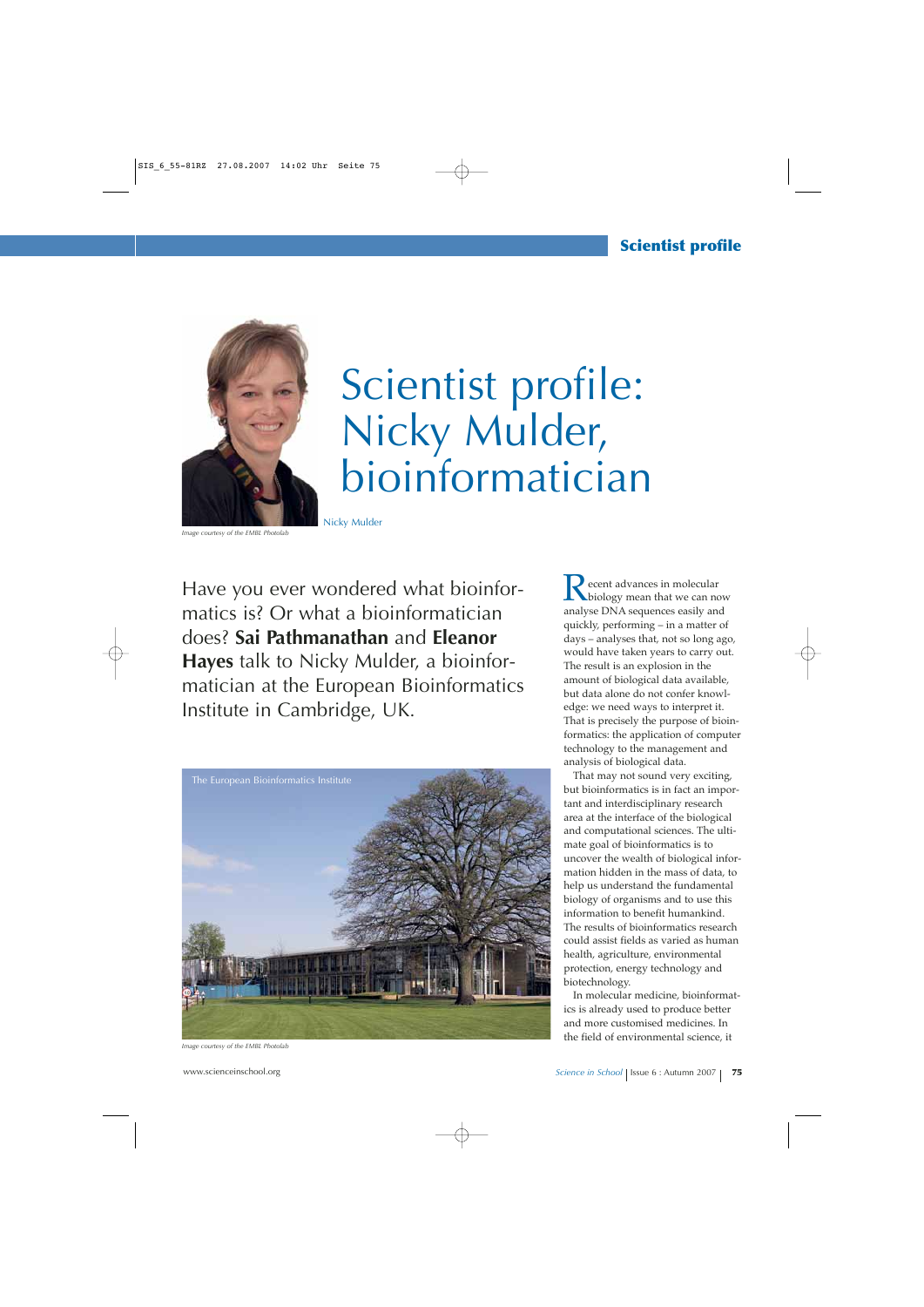*Image courtesy of the EMBL Photolab*



is used to identify bacteria that are capable of cleaning up polluted areas (bio-remediation) and in agriculture it can be used to develop high-yield, low-maintenance crops. These are just a few of the many benefits of bioinformatics, now and in the future.

But surely Nicky didn't know all that when she was at school in South Africa? Of course not! In fact, she had planned to become a graphic designer, but always enjoyed science, even though she didn't study biology at school. "Towards the end of my final year, our school guidance counsellor told me about the Bachelor of Science at university," says Nicky, "and all the subjects sounded so interesting that I decided to do it!" She specialised in microbiology and chemistry and then went on to do a PhD in medical microbiology.

So how did she get involved in bioinformatics? "During my PhD, after doing lots of bench work [experiments], I had to do some data analysis on the computer. I found this part interesting and was amazed to see how much you can find out about a gene through computational tools." This technological side of the biological sciences had grabbed Nicky's attention. Following her PhD she dived straight in and began work at the European Bioinformatics Institute (EBI) in Cambridge, UK. One advantage for Nicky was the lack of laboratory work, because she was uncomfortable experimenting on animals .

Nicky's job has two different aspects. One involves providing a database and computational tools to scientists all over the world. It is a real challenge to keep up with user demands but it proves to be greatly rewarding too. "So many people access, use and quote the resource from all over the world for their research." The second part of her job involves infectious diseases. Nicky is currently using computational tools to analyse the genome sequences of pathogens such as *Mycobacterium tuberculosis* (the bacterium that causes tuberculosis) to better understand how the pathogens work. "We still do not know the function of so many genes in this organism, but among them there may be some that are important in causing the disease and therefore have potential applications in drug or vaccine design."

By comparing the sequence of 'unknown' genes with the sequence of genes in other organisms for which the function is already known, bioinformaticians can gather information about the possible function of genes. This method is known as comparative genomics. The data come from public databases that store genome sequence information; Nicky and her colleagues take these data and perform their own data manipulations and comparisons to try and make biological sense